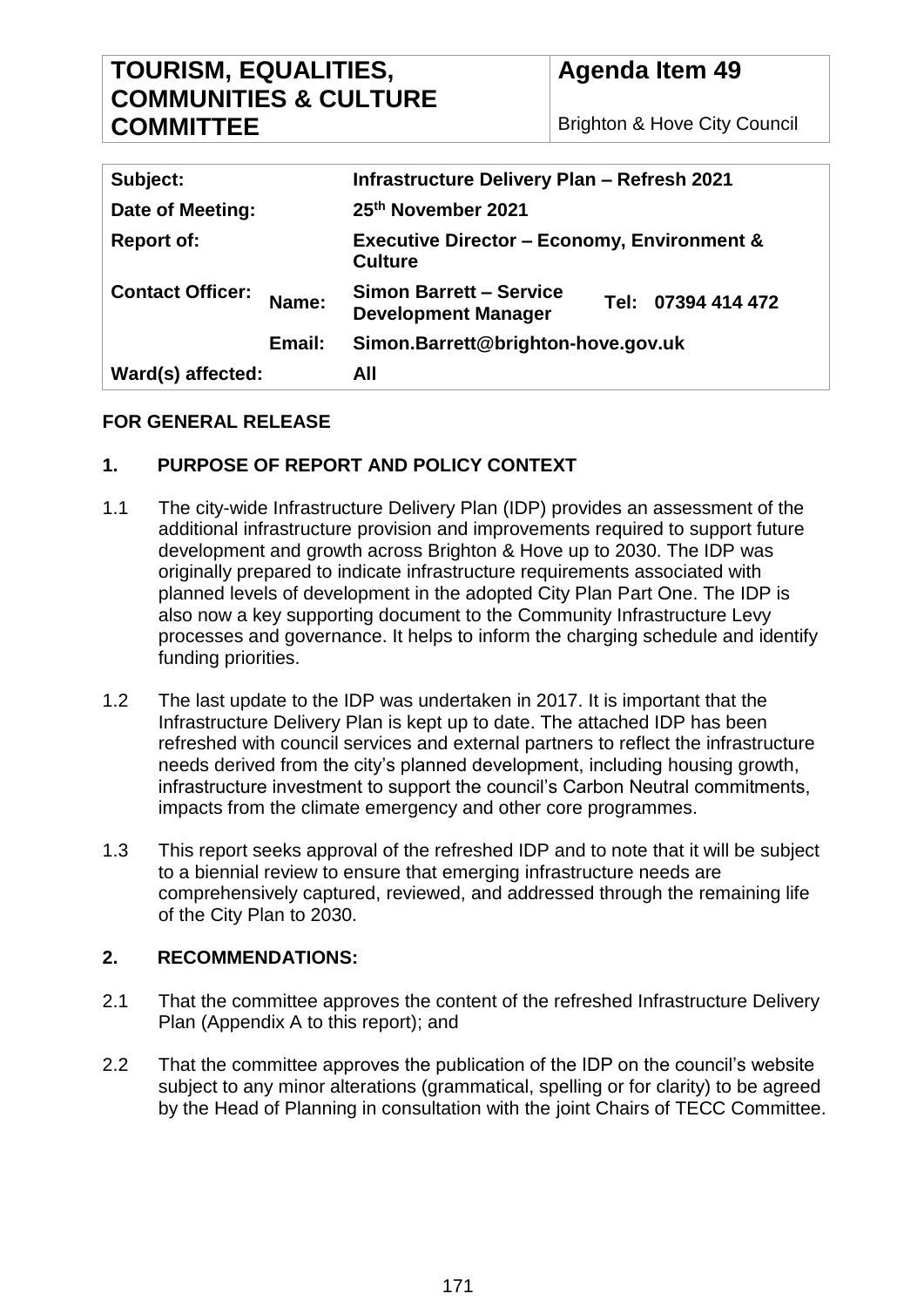### **3. CONTEXT/ BACKGROUND INFORMATION**

- 3.1 An IDP provides an assessment of the key infrastructure requirements that will be needed to support new development in the city over the City Plan period. This includes physical, social, green & blue infrastructure considered necessary to create and maintain sustainable communities.
- 3.2 The council first published an IDP in 2013 to support the preparation and examination of the City Plan Part One. It was subsequently updated in 2017 and now requires a further update to support the council's CIL processes and to reflect emerging requirements. These include City Plan Part Two (currently under examination) and infrastructure requirements to address aspects of climate change and the council's carbon neutral programme. It is therefore important that the IDP is updated to identify the infrastructure improvements that will be needed to support these objectives.
- 3.3 The IDP is also necessary to inform the council's CIL spending decisions. By providing an overview of the city's infrastructure requirements across the local plan period, the IDP will help the council direct CIL funds in a timely manner to the areas of need. However, it should be noted that the IDP is purely an evidence base document and does not seek to prioritise the infrastructure requirements. It will be the role of the CIL Officer Working Group to make recommendations on the prioritisation of need and allocation of citywide CIL funding. Their recommendations will be subsequently passed to the Policy and Resources Committee for decision.
- 3.4 In June 2021, this committee agreed the governance arrangements for planning the expenditure of the citywide CIL receipts, which established the need for the Officer Working Group formed to make recommendation on projects to, "Review the biennial update of the Infrastructure Delivery Plan to identify projects qualifying for CIL funding prior to submission to P&R Committee for approval;"
- 3.5 This new version of the IDP has been designed to be easier to understand, has a greater focus on costs and funding and clear links to projects which may be seeking CIL funding in the future. It also includes information on the new homes and housing repair programmes to present the total infrastructure requirements across the city.
- 3.6 The IDP is a live document and regular review on a biennial basis is advised to monitor and review ongoing infrastructure requirements in line with planned development needs and developing technologies and measures required to address climate change and the carbon neutral agenda.

### **Emerging Findings**

3.7 The level of information provided for each of the infrastructure categories in the draft IDP is varied. This reflects the way in which different types of infrastructure are provided and the level of detail that services & infrastructure providers require for their assessments of need. For example, Southern Water has established detailed 50-year plans for ensuring sufficient water supplies are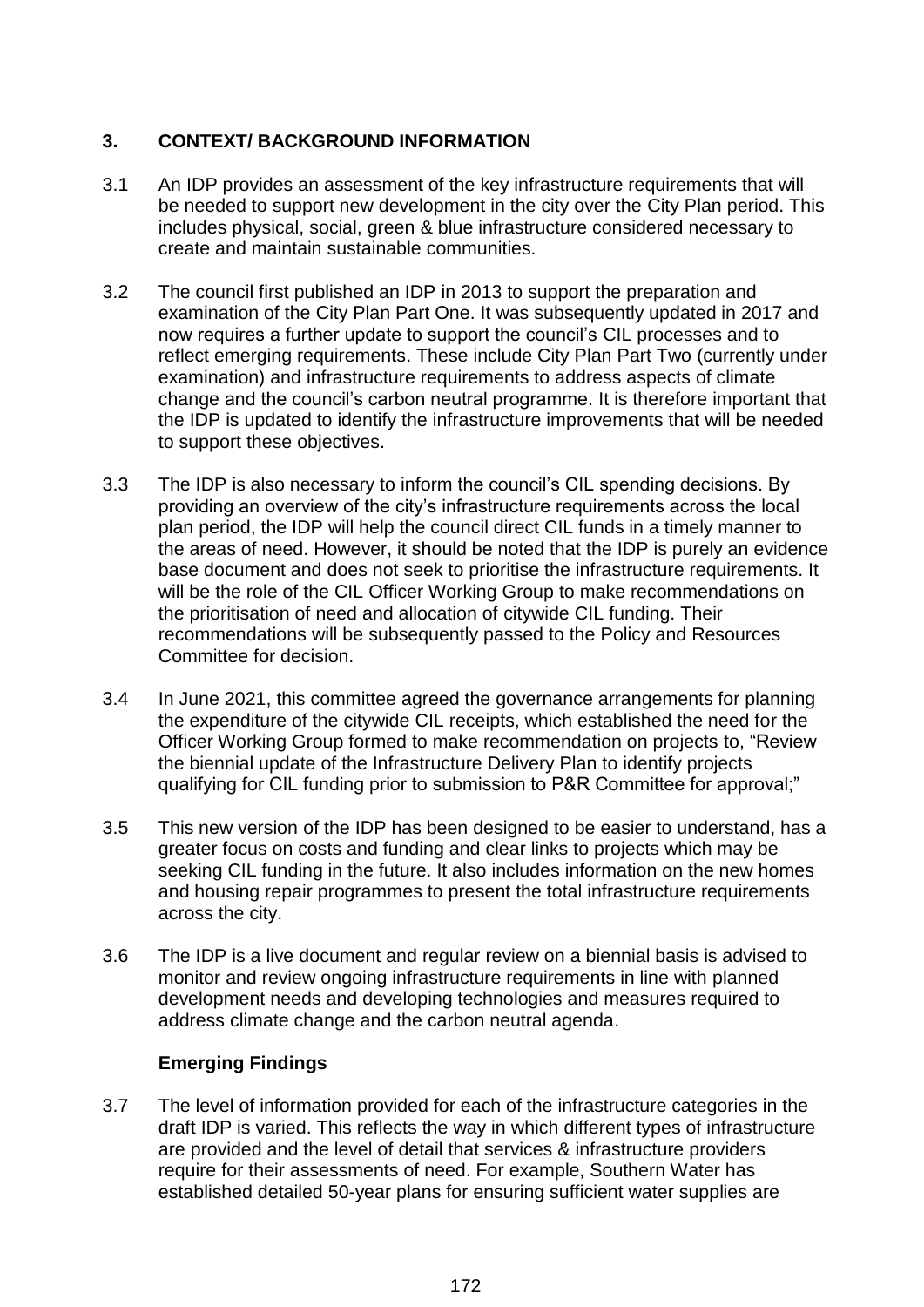available. However, they are in the consultation phase for their drainage & wastewater plans so no associated infrastructure has been identified at this point.

- 3.8 Continued engagement with services, stakeholders, and infrastructure providers is necessary to align their strategic requirements in the IDP as our understanding of growth evolves. This may mean that infrastructure projects which have not yet been identified, come forward, and we need to ensure our CIL prioritisation can facilitate where appropriate. As the IDP is reviewed and rolled forward, new information can be included.
- 3.9 The emerging needs identified in the IDP include:

Blue & Green Networks – Anaerobic digestors, offshore habitat restoration & improvement & improvements to urban and green networks across the city

Community Facilities & Heritage – planned community spaces and storage facility to provide resilience for food supplies to the elderly & vulnerable during shortages

Cultural Facilities – Create a citywide Public Art Fund and develop a creative workspace/studio facility to support cultural growth & recovery

Health – Community health hub at re-developed Brighton General Hospital (NHS)

Open space & parks – Citywide £18M parks investment programme

Children's Play provision - £6M of playground refurbishment & improvements

Sports Facilities - £90M investment in 5 new/refurbished sports hubs

Seafront – Kingsway to the Sea/West Hove improvement plan

Transport – Ultra Low Emission Zone, on street EV charging & seafront bus rapid transport system and measures to mitigate new development

Active travel - £21M walking & cycling programme (incl liveable city centre)

Energy – Investment in renewable energy infrastructure

Water & Sewerage – Desalination plant, catchment schemes and improved pipelines (Southern Water)

Flood & Water Management – Expansion of SUDS & rain garden schemes

Policing – Accommodation at John St police station for extra officers and staff

3.10 A separate section has been included in the IDP to summarise the investment that the city council is planning to make in new and existing council housing. This is subject to a separate funding regime (except for sums secured through S106 in lieu of affordable homes) and does not currently qualify for CIL funding. It has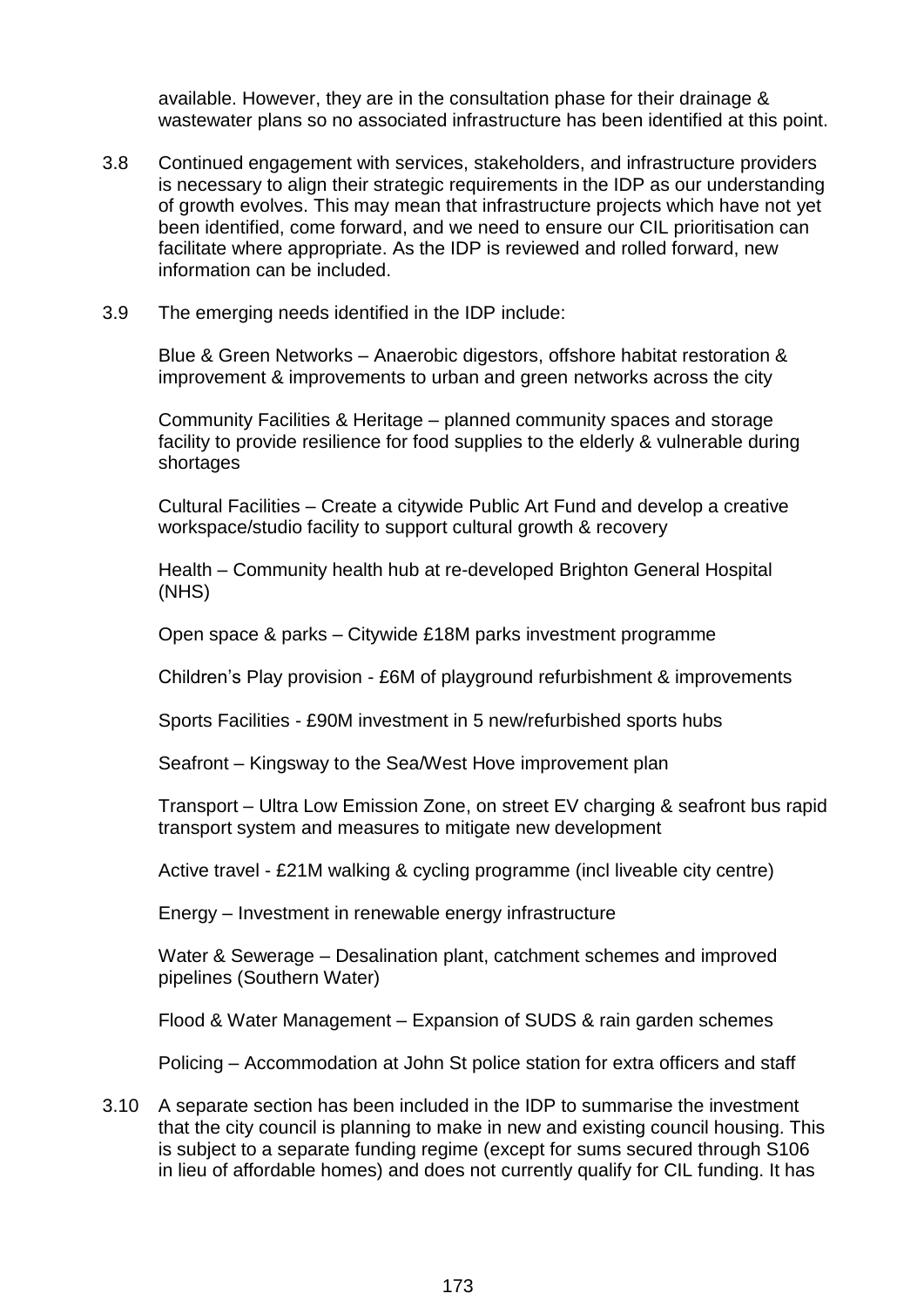been included for completeness and to illustrate the total level of investment that is required up to 2030 across the city.

### **4. ANALYSIS & CONSIDERATION OF ANY ALTERNATIVE OPTIONS**

4.1 Paragraph 20 of the National Planning Policy Framework (NPPF) (2021) states that strategic policies should make sufficient provision for:

a) housing (including affordable housing), employment, retail, leisure and other commercial development

b) infrastructure for transport, telecommunications, security, waste management, water supply, wastewater, flood risk and coastal change management, and the provision of minerals and energy (including heat)

c) community facilities (such as health, education, and cultural infrastructure) d) conservation and enhancement of the natural, built, and historic environment, including landscapes and green infrastructure, and planning measures to address climate change mitigation and adaptation.

- 4.2 Planning Practice Guidance notes that a Local Plan is an opportunity for the strategic policy-making authority to set out a positive vision for the area, but the Plan should also be realistic about what can be achieved and when. This means paying careful attention to providing an adequate supply of land, identifying what infrastructure is required and how it can be funded and brought forward.
- 4.3 These options have been considered as part of the City Plan preparation process and in informing the IDP.

### **5. COMMUNITY ENGAGEMENT & CONSULTATION**

- 5.1 Engagement with infrastructure providers and key partners (Sussex Police, Clinical Commissioning Group/NHS and East Sussex Fire & Rescue) has taken place to inform the preparation of the IDP. As a 'live' document, the IDP will continue to be updated to reflect any further changes in their infrastructure requirements as part of the review process.
- 5.2 The City Plan Part One was adopted March 2016 and Part Two is currently undergoing examination by a Planning Inspector. The City Plan has been the subject of extensive consultations over several years.

### **6. CONCLUSION**

6.1 The IDP has identified existing and emerging infrastructure needs, which will be refined over time. It is recommended that the Committee supports the re-fresh of the content of the Infrastructure Delivery Plan and agrees to its publication for the purposes of supporting the City Plan and the identification of Community Infrastructure Levy funding priorities.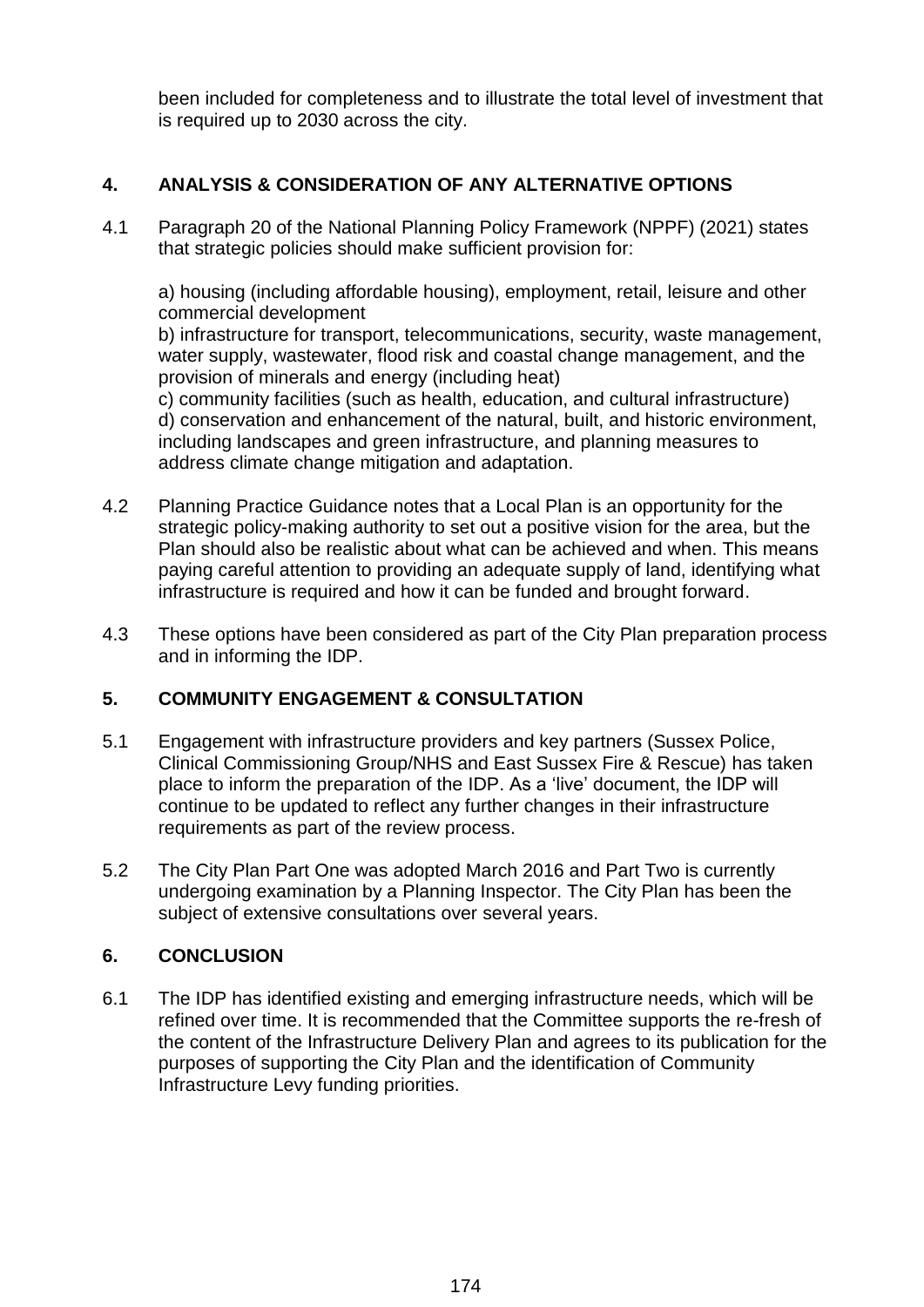### **7. FINANCIAL & OTHER IMPLICATIONS:**

#### Financial Implications:

7.1 The cost of officer time, production of documents and consultation associated with the recommendations in this report are funded from existing revenue budgets within the Planning Service which includes up to 5% of CIL receipts. The financial implications of the delivery of the infrastructure requirements outlined in Appendix A Infrastructure Delivery Plan (IDP) will be included in future committee reports. Each scheme should be separately reported to Policy & Resources Committee for inclusion in the capital programme with details of the costs and sources of financing (including any Citywide CIL funding, when available.)

*Finance Officer Consulted: Jeff Coates Date: 20/10/2021*

#### Legal Implications:

7.2 Policy CP7 of the City Plan Part One provides for the preparation and implementation of an Infrastructure Delivery Plan which will be regularly updated and which will set out the infrastructure to be provided in the city. The IDP supports objectives in the Council's current and emerging development plan policies, which are material in the determination of planning applications.

So far as the expenditure of CIL receipts is concerned, Regulation 59 of the Community Infrastructure Levy Regulations 2010 provides that a charging authority must apply CIL to funding infrastructure to support the development of its area. Section 216 of the Planning Act 2008 provides that "infrastructure" includes "roads and other transport facilities, flood defences, schools and other educational facilities, medical facilities, sporting and recreational facilities and open spaces.

*Lawyer Consulted: Hillary Woodward Date: 25/10/2021*

Equalities Implications:

7.3 Maintaining and up to date IDP helps demonstrate the delivery of the City Plan and assists the council and its partners in achieving the timely and effective delivery of infrastructure for future needs of all residents, businesses and visitors in the city.

### Sustainability Implications:

7.4 The IDP will help to deliver sustainable communities through ensuring that the necessary infrastructure required to serve these communities is identified and reflected in the Local Plan.

### Corporate / Citywide Implications:

7.5 The infrastructure identified in the IDP is aligned with City Council priorities and strategies and with the delivery of the City Plan.